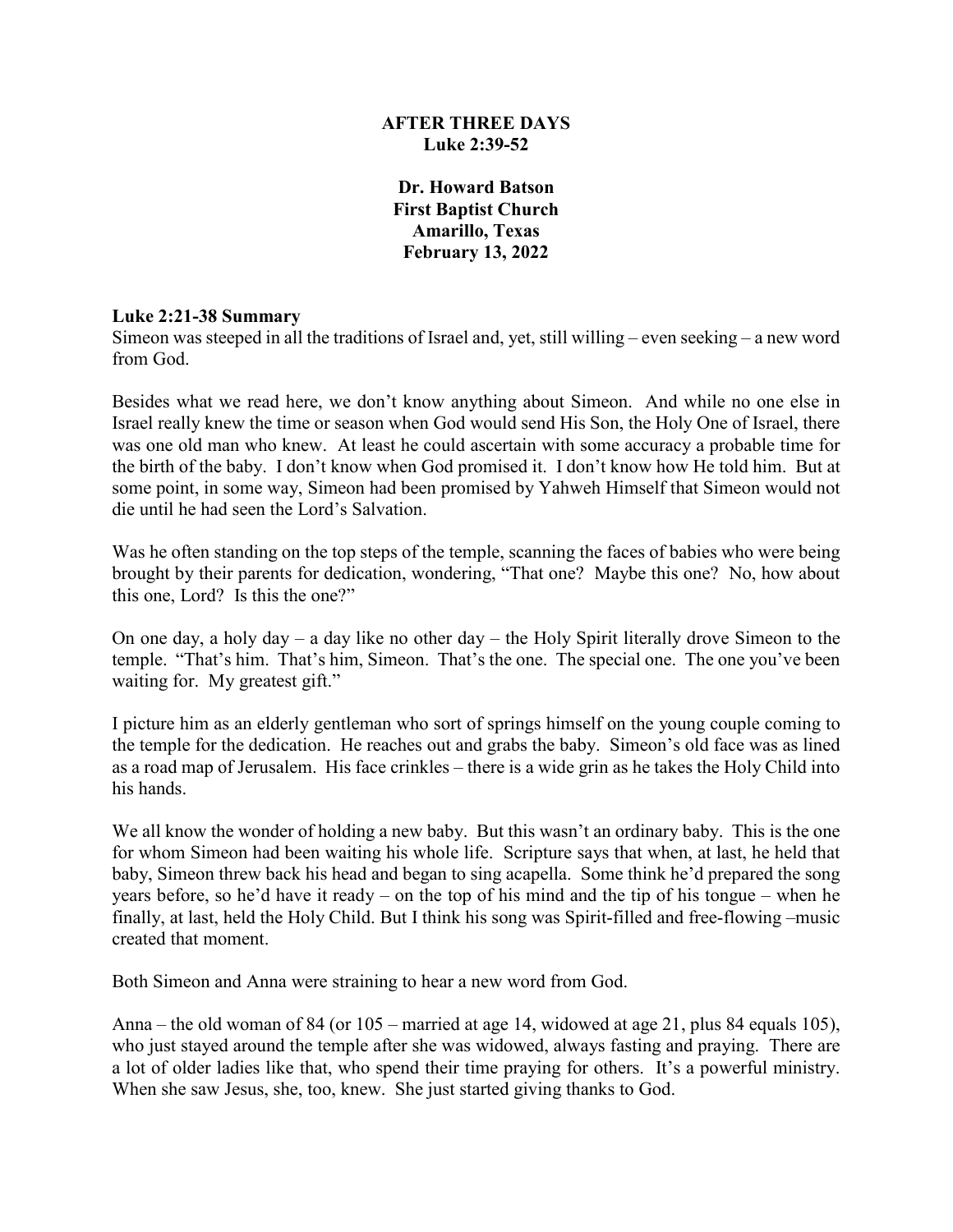She spoke to everyone who was looking for the good word of redemption.

### **Setting the Stage (Luke 2:39-40)**

Having been obedient to the decree of the emperor in traveling to Bethlehem for the census (2:1), Mary and Joseph are now obedient to the law of Moses in traveling to Jerusalem to fulfill their religious obligations. Even at the earliest age, everything about Jesus is an extension of Judaism. Forty days after Jesus' birth, the new "parents" travel with their infant son for their "purification according to the law of Moses" (2:22). This process ordinarily involved three steps: (1) Mary's purification involving the offering of a pair of doves or pigeons in the Court of Women (Leviticus 12:8; cf. Leviticus 5:11), (2) the redemption of the first born (Exodus 13:1-2) involving the payment of five shekels (Numbers 3:47-48; 18:15-16), and (3) the consecration of the first born (1 Samuel 1:11, 22, 28).

Luke, however, does not mention the second element, the payment for the redemption of Jesus (first born). Some scholars have argued that Jesus was already holy and, thus, had no need to be redeemed (1:35). Either way, the main emphasis is clear: the family was both pious and obedient, fulfilling the commands of God.

Following Simeon's and Anna's revelations concerning the identity of the infant (2:26-38), the family returns home to the village of Nazareth. Luke summarizes the earliest years of Jesus' life when he writes: "And the child continued to grow and became strong, increasing in wisdom; and the grace of God was upon Him" (2:40; cf. 2:52). This section, which begins with Jesus' obedience to the law (2:22), concludes with a word about God's grace.

# **Journeying to Jerusalem (Luke 2:41)**

In accordance with the piety of the family expressed in fulfilling the obligations of Mary's purification, the redemption of the first born, and the consecration of the first born, we now learn that Mary and Joseph also made an annual trek to Jerusalem in order to observe the Passover. The law, in fact, required that adult males make three feasts each year in the holy city (Exodus 23:14- 17; 34:23; Deuteronomy 16:16). In addition to Passover, Pentecost and Tabernacles were the other two. This trip would have been made during the Jewish month of Nisan (late March and early April). This "year-by-year" rhythm of traveling to Passover reminds us of Samuel's parents' family trips (1 Samuel 1:3, 7, 21; 2:19).

Passover was the opening feast of the seven-day festival known as the Feast of Unleavened Bread. Passover called on God's people to remember God's liberating them from Egyptian bondage. Despite God's demand that Pharaoh let God's people go free, Pharaoh hardened his heart. This obstinate attitude brought plagues upon the Egyptians. As the last of the ten plagues, the death angel passed through the land, claiming the lives of all the first born of Egypt—including Pharaoh's own son (Exodus 11:5). The death angel, however, "passed over" the homes of the ancient Israelites because they obediently smeared the blood of the Passover lamb on their doorposts.

The Exodus was at the center of Israel's faith, and the observance of the Passover allowed parents to teach their children about God's deliverance of his people. Exodus 12:24-27 says, "And you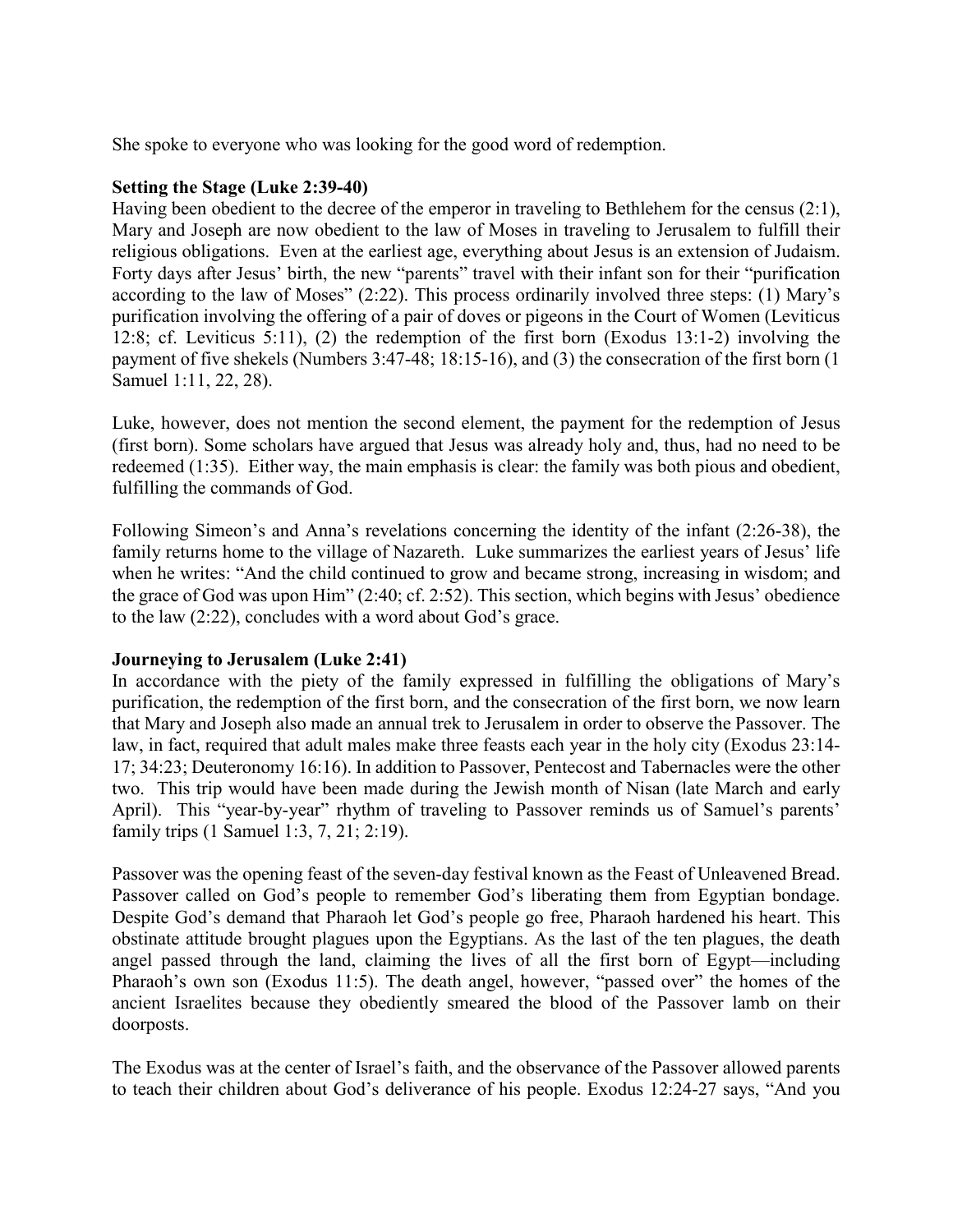shall observe this event as an ordinance for you and your children forever. When you enter the land which the Lord will give you, as He has promised, you shall observe this rite. And when your children say to you, 'What does this rite mean to you?' you shall say, 'It is a Passover sacrifice to the Lord who passed over the houses of the sons of Israel in Egypt when He smote the Egyptians, but spared our homes.'"

The trip to Jerusalem was necessary because Passover was never to be observed outside of Jerusalem. We should take note that the next celebration of Passover in Luke's Gospel occurs at the end. This first Passover journey from Galilee to Jerusalem by young Jesus, therefore, may be employed by Luke to foreshadow the future journey of Jesus from Galilee to Jerusalem, where he also arrives to observe the Passover and spend several days teaching in the temple. On this last occasion, the death angel will not pass over the first born of God, as he dies on a cross. His death as the Passover lamb, however, will lead to a greater liberation—deliverance from death.

## **Coming of Age (Luke 2:42)**

At the age of thirteen, a Jewish boy became obligated to observe the law. At age twelve, a Jewish lad was to enter a phase of discernment, preparing himself to become a son of the covenant/law (bar mitzvah) the next year. In providing his readers with a story from Jesus' twelfth year, Luke was surely well aware that several stories about famous men and events in their twelfth year were circulating at the time. Such stories include the twelfth year for Cyrus, Samuel, Epicurus, Solomon, Daniel, Alexander the Great, Moses, and Cambyses.

## **Losing the Lord (Luke 2:43-44)**

I did the funeral for Ted Roberts who served in numerous Baptist communities and positions, including the Baptist Convention of New Mexico. When sharing stories about her deceased dad, his youngest daughter, Karla, recalled being left at church by her parents. Because he was often the last one to pick up his preschooler, the nursery worker didn't think it unusual that the minister of music, Ted, was a bit late in claiming Karla from the nursery. As time continued to pass, however, the call came to the Roberts home (remember, no cell phones in the 1960s): "Did you leave something at church?" Oh, my! The wife, Bo, thought that her husband, Ted, had picked up little Karla. In the same fashion, Ted was sure that Bo would bring Karla home that Sunday. While no harm was done, being left "in God's house" was something that Karla kept in her mind for all these decades (her dad lived to be 96).

Perhaps leaving Jesus behind happened something along those lines. As I envision it, the family starts out with a caravan traveling the three-day journey from Jerusalem back to Nazareth. Traveling in a caravan provided both safety and convenience. It was customary in the caravan for the kids to gather in groups, and Joseph was sure that Mary had accounted for Jesus' presence, and Mary was, likewise, certain that Joseph was well aware of Jesus' whereabouts. With such a traveling caravan, the community acted as an extended family which cared for all the kids along the way. Just like the Roberts didn't miss Karla until they arrived home, Mary and Joseph were not forced to face the reality of Jesus' absence until the caravan had already traveled a day's journey and was setting up camp for the evening. There is certainly a somber sound to Luke's words, "They did not find Him," and "they were looking for him" (2:45).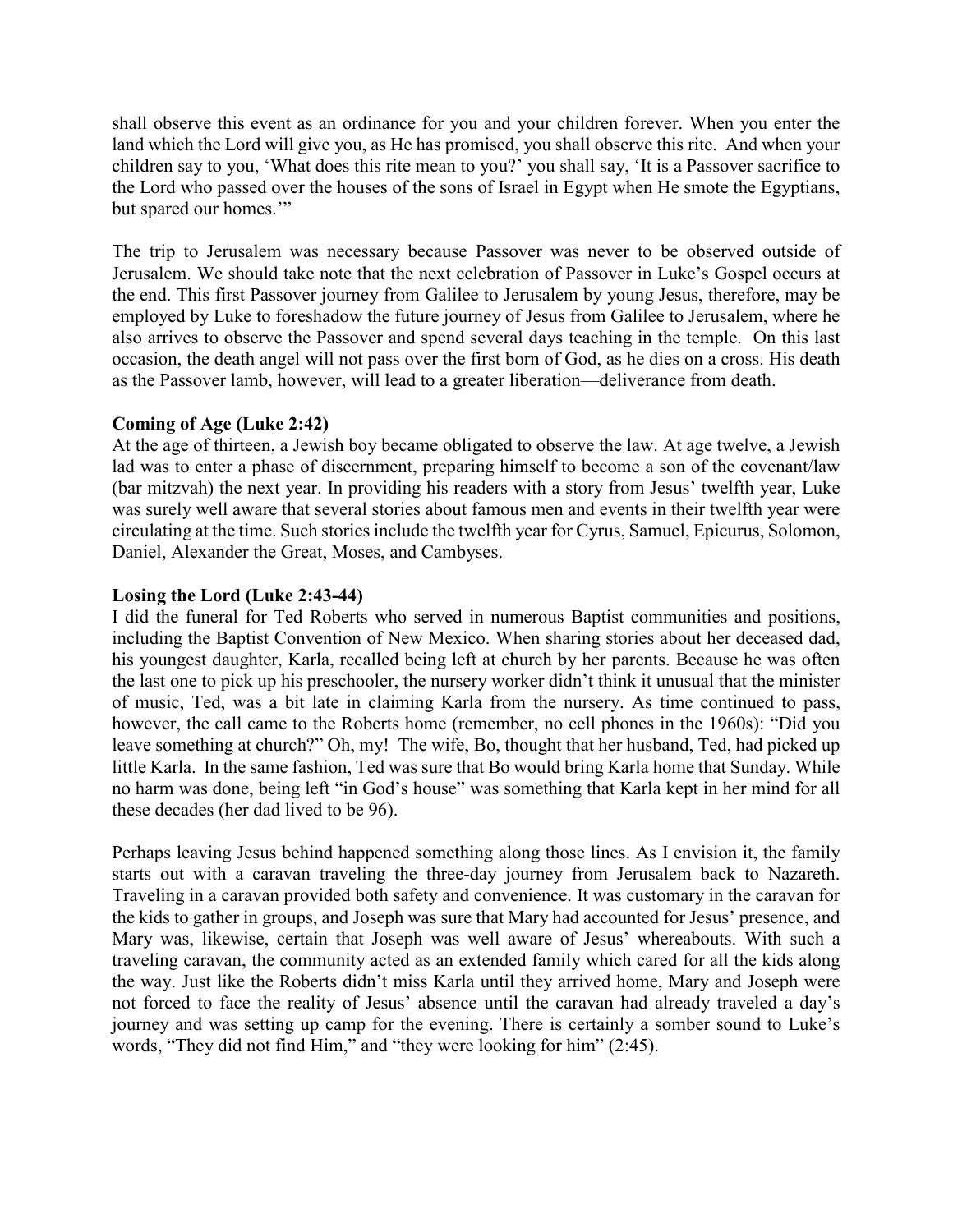At a recent Vacation Bible School at First Baptist Church of Amarillo, we celebrated a Family Fun Night out on the First Baptist lawn. The event included about twenty different blow-up bouncy houses, 1,200 hot dogs, 400 pieces of pizza, and 200 barbeque sandwiches. As 2,000 people milled around, trying to keep up with their kids, we soon saw the frantic faces of one family as they were missing their youngest daughter. The on-sight security team was notified. All staff received the text to begin searching for the missing child. Having already searched for some time, the parents were close to panicking. Fortunately, the child was found safe and sound. I looked to the father and mother, who had been unnerved over losing their daughter, and said, "You'll never read the story about Mary and Joseph losing and finding Jesus the same way again." They heartily agreed. I quickly reminded them, however, that Mary and Joseph had to travel 25 miles back to Jerusalem and did not locate him until "the third day!" The First Baptist parents had missed their child less than thirty minutes.

It is quite a mistake to imagine that ancient families cared less or would have been less troubled by the absence of a child. Clearly, as presented in this story, Mary and Joseph were both frantic and distraught.

### **Finding Jesus After Three Days (2:46)**

While some commentators find no special meaning in Luke's language, "after three days," the allusion seems too obvious to be missed. The three days would have included travel from Jerusalem on the first day, returning back to Jerusalem on the second day, and finding him on the third. One outstanding New Testament scholar, N.T. Wright, sees much more to the story. He concludes that Luke clearly wants the reader to see his whole Gospel as a story of resurrection. The designation "on the third day" is a hint of the future resurrection. Along those lines, David Garland, in fact, argues that the parents' distress at the loss of Jesus and their joyous discovery of him on the third day combine to foreshadow both the crucifixion and resurrection of our Lord.

When they finally find Jesus in the temple, he is sitting in the mist of the scribes, dialoging with the teachers. Some see verse 46 as the climax of the story. Here, Jesus is sitting "among the teachers," amazing them with his knowledge of scripture. Among the 170 words found in this story concerning "young Jesus," the central words (by word count of the Greek text) are "among the teachers." Having this phrase framed on each side by an equal number of words draws the reader's attention that Jesus was known—even at the age of 12—as one having great wisdom.

#### **Amazing Them All (2:47)**

Even as he asked questions, he also gave answers. Luke, in fact, uses a curious word to describe the response of the authorities who heard the answers of "young Jesus." They were "amazed." On other occasions in the writings of Luke, the response of amazement is used as people encounter the supernatural. In Luke 8:56, for example, the parents of the young girl are "amazed" as Jesus raises their dead daughter back to life. In Luke 24:22, moreover, the disciples on the road to Emmaus describe the women who went to the tomb as being amazed when they find no corpse, but, rather, have visions of angels declaring Jesus is alive. Finally, in Acts 2;7, 12 (Acts is the second volume of Luke), the crowd is amazed as the Holy Spirit falls upon the church, allowing the disciples to preach in such a way that every people group hears the gospel in its own language.